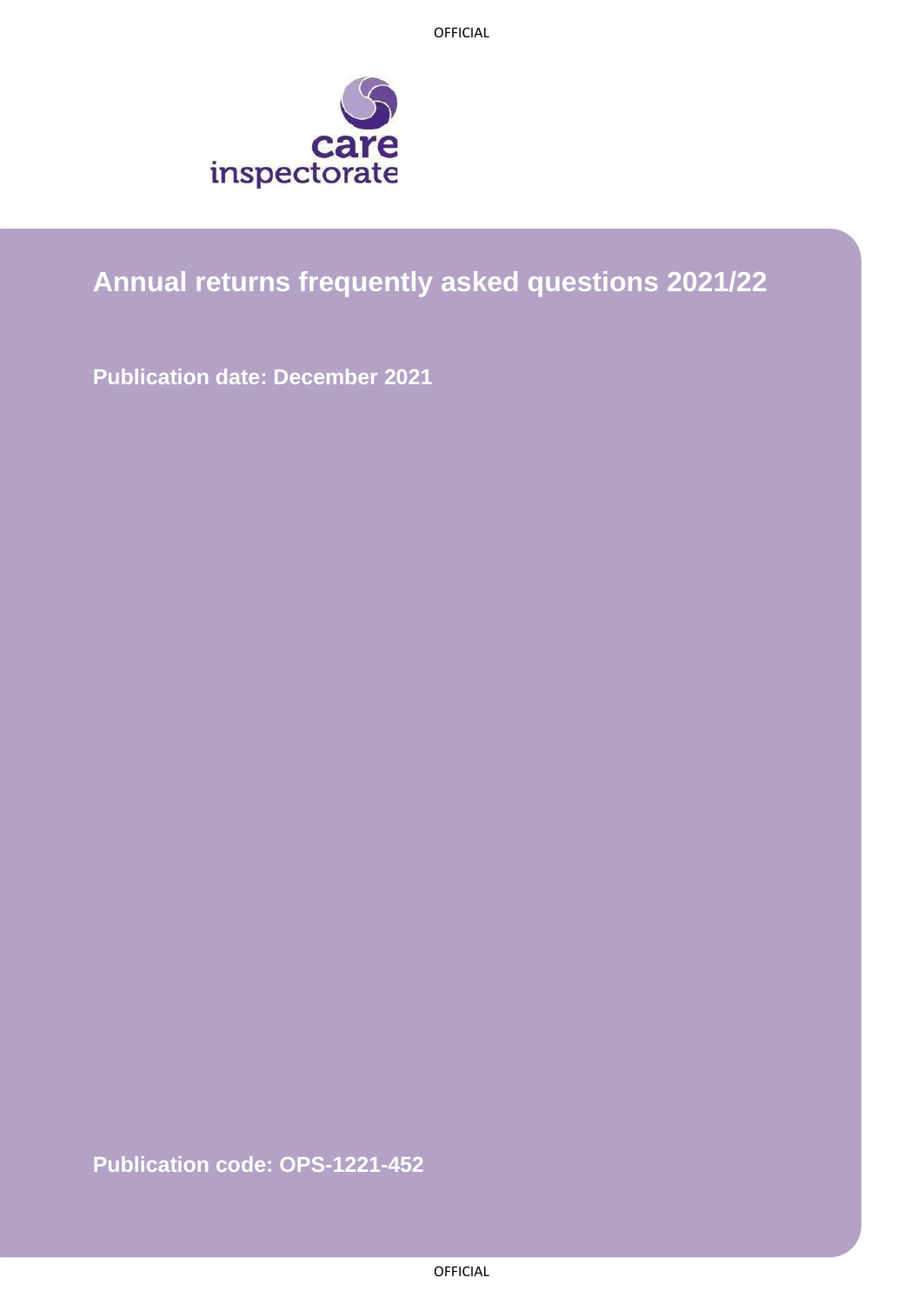# **1. Why do I have to submit an annualreturn?**

- By law, under the Public Services Reform (Scotland) Act 2010, section 53(6), all providers registered with the Care Inspectorate must provide us with the information we consider we need to carry out our work.
- It helps keep our care service register accurate.
- The information informs our risk assessments and helps us inspect services in a targeted and proportionate way.

#### **2. When do I have to submit an annual return?**

- Your annual return will be available from 10 January 2022.
- You must submit it by 20 March 2022.

#### **3. How do I access my annual return?**

- You can access your online forms at [http://eforms.careinspectorate.com](http://eforms.careinspectorate.com/)
- If you have problems getting access, call our contact centre on 0345 6009527.
- Remember to check your email spam box or junk mail folder, in case anything has been sent there. You can adjust your spam/junk mail settings to stopthis.

#### **4. I do not have a username and password**

- Please call our contact centre on 0345 600 9527.
- Never share usernames and passwords.

#### **5. I have a new manager and they do not have a username and password**

- The provider or authorised person will need to notify the Care Inspectorate where there has been a change of manager. This can be done through our **[digital portal](https://portal.careinspectorate.gov.scot/account/login)**.
- Call our contact centre on 0345 600 9527 and ask them, for security reasons, to change the password for the new manager.
- If the contact centre needs more information to confirm the identity of the caller, the caller will need to contact the inspector responsible for inspecting the service. Once the inspector has emailed the contact centre to confirm the caller's identity, the contact centre will issue a username andpassword.

#### **6. I have a username and password but I cannot log in**

- Passwords are case sensitive, for example capital letter P is different from lower case p. If you still have problems, please call the contact centre on 0345 600 9527.
- Check that you are logging in under the correct care service (CS) number -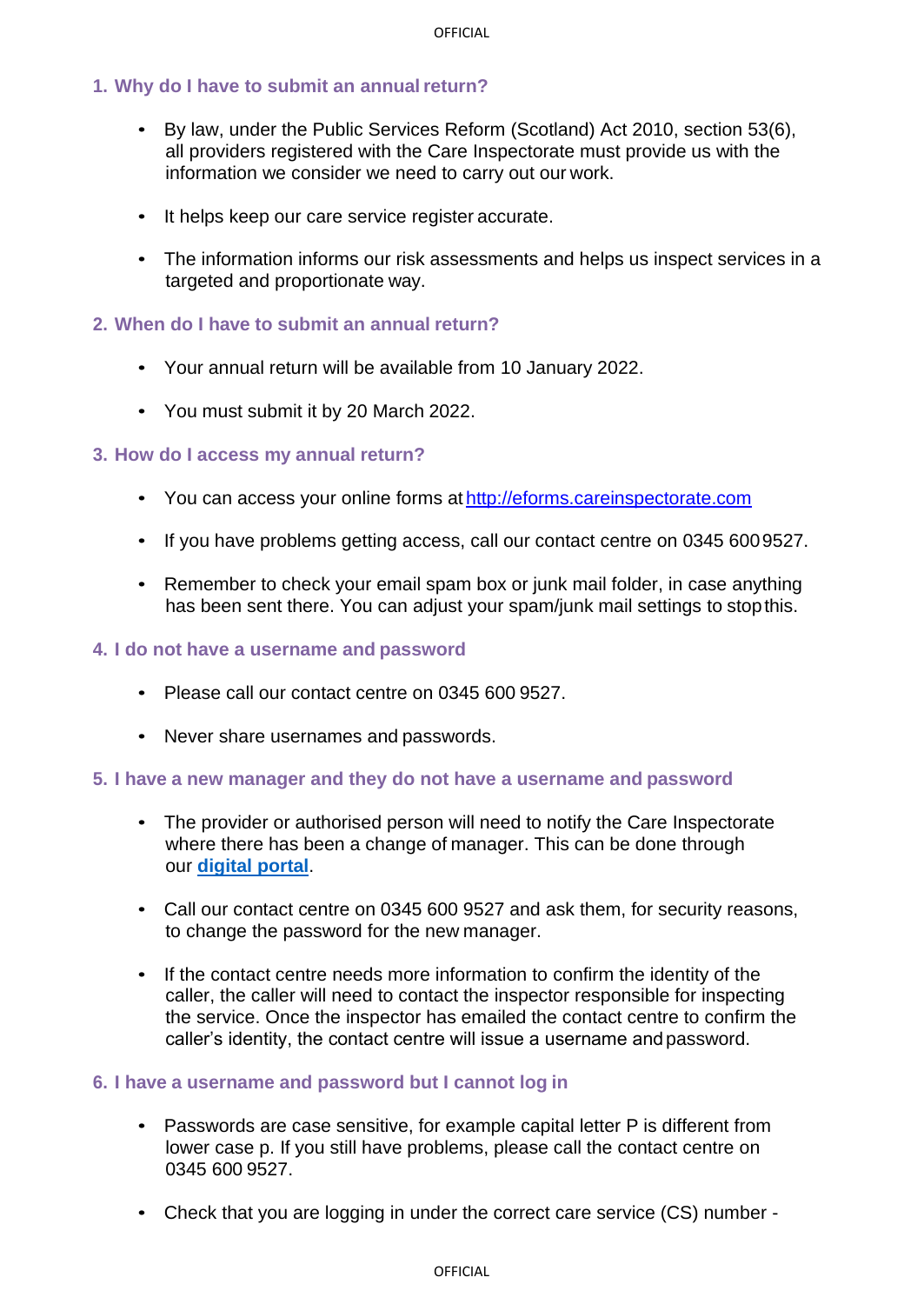check this against your registration certificate.

#### **7. I cannot access the online form**

- Check that all the details you are entering are correct. If you still have problems call our contact centre – 0345 600 9527.
- **8. How do I remove someone's password to stop them accessing my annual return?**
	- The provider or manager of the service will need to call our contact centre on 0345 600 9527 as soon as possible.
	- It is the service provider's responsibility to inform the contact centre of any changes which could lead to unauthorised access to their annual return.
- **9. I have not managed to complete my annual return because of technical problems**
	- Please call our contact centre as soon as possible as you will not be allowed extra time to submit your return.
	- Where technical problems prevent you from submitting an annual return on time you should discuss the situation with your inspector as soon aspossible.
	- We will state whether you submitted your annual return on time in your inspection report. If you do not submit it, we will include your reasons for not doing so.

# **10. I did not receive communication early enough to allow me to complete my annual return on time**

- If you are unable to submit an annual return on time, you should discuss the situation with your inspector as soon as possible. You should try to complete as much of the return as possible in the remaining time.
- You will not be given extra time to submit your return and the inspection report will note whether or not you submitted it on time. If you do not submit the document, we will include your reasons for this.

#### **11. I have not managed to complete my annual return due to, for example, serious illness or bereavement**

- If you are not able to submit your annual return on time, you should discuss the situation with your inspector as soon as possible.
- Try to complete as much of the return as you can.
- Unfortunately, we cannot give you extra time to submit your return and the inspection report will state whether or not you submitted it on time. However, we will take your reasons for not submitting into account.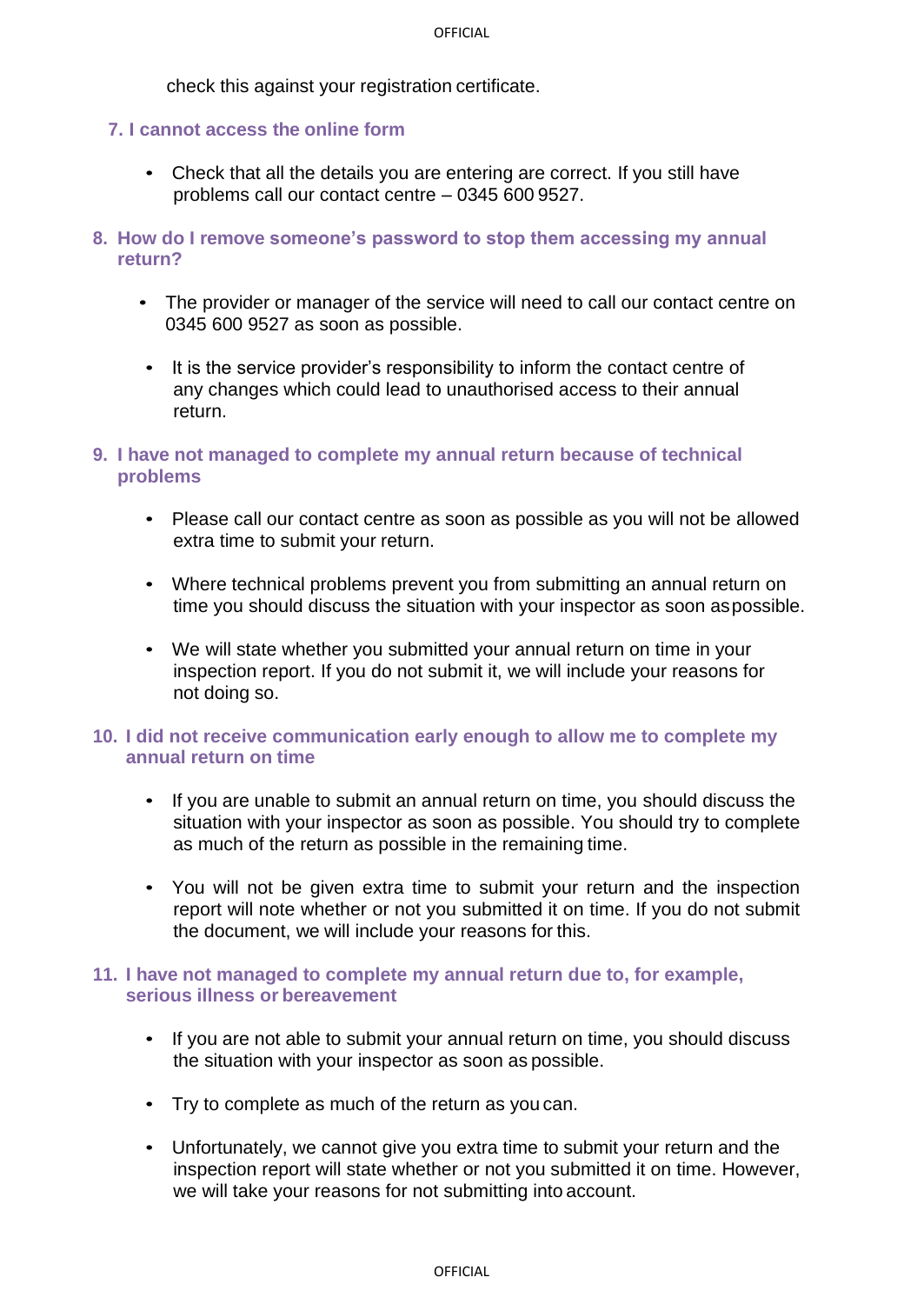#### **12. The service I provide is newly registered. Do I have to submit an annual return this year?**

- If your service was registered before 1 October 2021, you must submit an annual return by 20 March 2022. The information provided should cover the period from the date of registration with the Care Inspectorate.
- If your service was registered on or after 1 October 2021, you should try to complete an annual return this year. Although it's not mandatory, any information supplied will be used by the Care Inspectorate, Scottish Government and others. The information you have entered will automatically appear in the December 2022 annual return. You will then only need to enter any information that has changed.
- **Please note that there may be circumstances where we may require you to submit an annual return, regardless of the date your service registered. If we need you to do this, we will contact you directly.**

#### **13. I have bought or taken over a care service – should I submit an annual return this year?**

- If a service has been bought or taken over and this involved cancelling and reregistering the service, do not use the cancelled service's annual returnform.
- You must complete a new annual return. You will need to use the new care service (CS) number that we gave you when the service was re-registered. This number is on your new registration certificate.
- The requirement to complete an annual return for services that have cancelled and re-registered follows the same rules as new registrations. If the reregistration was completed before 1 October 2021, you must complete an annual return. If the re-registration was completed on or after 1 October 2021, you should try to complete an annual return this year. Although it's not mandatory, any information supplied will be used by the Care Inspectorate, Scottish Government and others. The information entered will automatically appear in the December 2022 annual return. You will then only need to enter any information that has changed.
- **Please note that there may be circumstances where we may require you to submit an annual return, regardless of the date your service reregistered. If we need you to do this, we will contact you directly.**
- We will not give out electronic usernames and passwords to new providers to access electronic forms until they receive a new CS number. You will not be able to log in against a cancelled service to view your previous year's annual return.
- If you need a new username and password to access the electronic forms call our contact centre on 0345 600 9527.
- If you need a username and password for a new manager or contact person, call our contact centre on 0345 600 9527.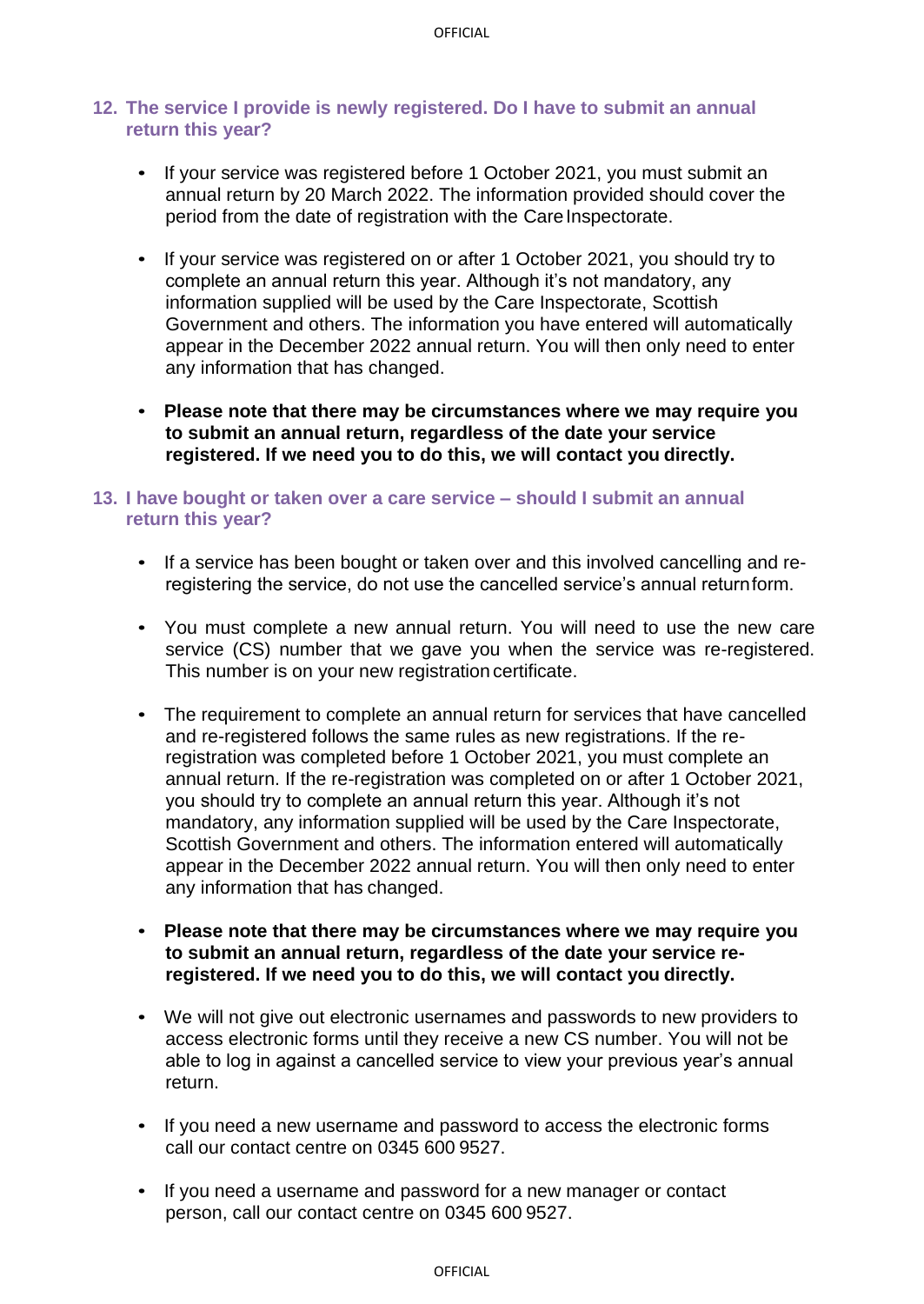# **14. My service is in the process of cancelling. Do I need to complete an annual return?**

- As you are still operating a registered care service, you are required to submit an annual return. The document provides us with important information about your service. The Scottish Social Services Council and the Scottish Government also use the information for policy and research purposes. It is therefore important that we gather as much information about care services in Scotland as possible.
- **15. Last year, my partner filled out my annual return. When they called the contact centre, why would they not help them?**
	- For security reasons, the contact centre will only discuss issues regarding the completion of annual returns and other documents with the provider or manager of the service.

#### **16. What period does the annual return cover?**

• We request information for the previous calendar year (1 January 2021 to 31 December 2021).

# **17. What happens if I do not submit an annualreturn?**

- We do not automatically downgrade services for failing to submit an annual return. This is because we do not believe that non-submission is necessarily a reflection of poor quality of service.
- However, we will publish details about submission or non-submission of annual returns within inspection reports.
- We also reserve the right to make a formal requirement relating tosubmission of an annual return, or in cases of serious or persistent non-compliance, to issue an improvement notice under s62 of the Public Services Reform (Scotland) Act 2010, requiring its submission.

# **18. I am operating an inactive service and did not work in 2021. Do I still have to complete an annual return?**

• If a service is registered but inactive, providers must still complete an annual return. If the service cannot answer a question, respond with 'Notapplicable', 'No' or '0' (zero).

#### **19. The system keeps 'freezing'**

• If you have problems with the annual return form 'freezing', please call our contact centre on 0345 600 9527.

# **20. I completed an annual return last year. Do I need to enter all the information into the annual return again?**

• In general, you will only need to update information provided previously, although some questions may be different to last year.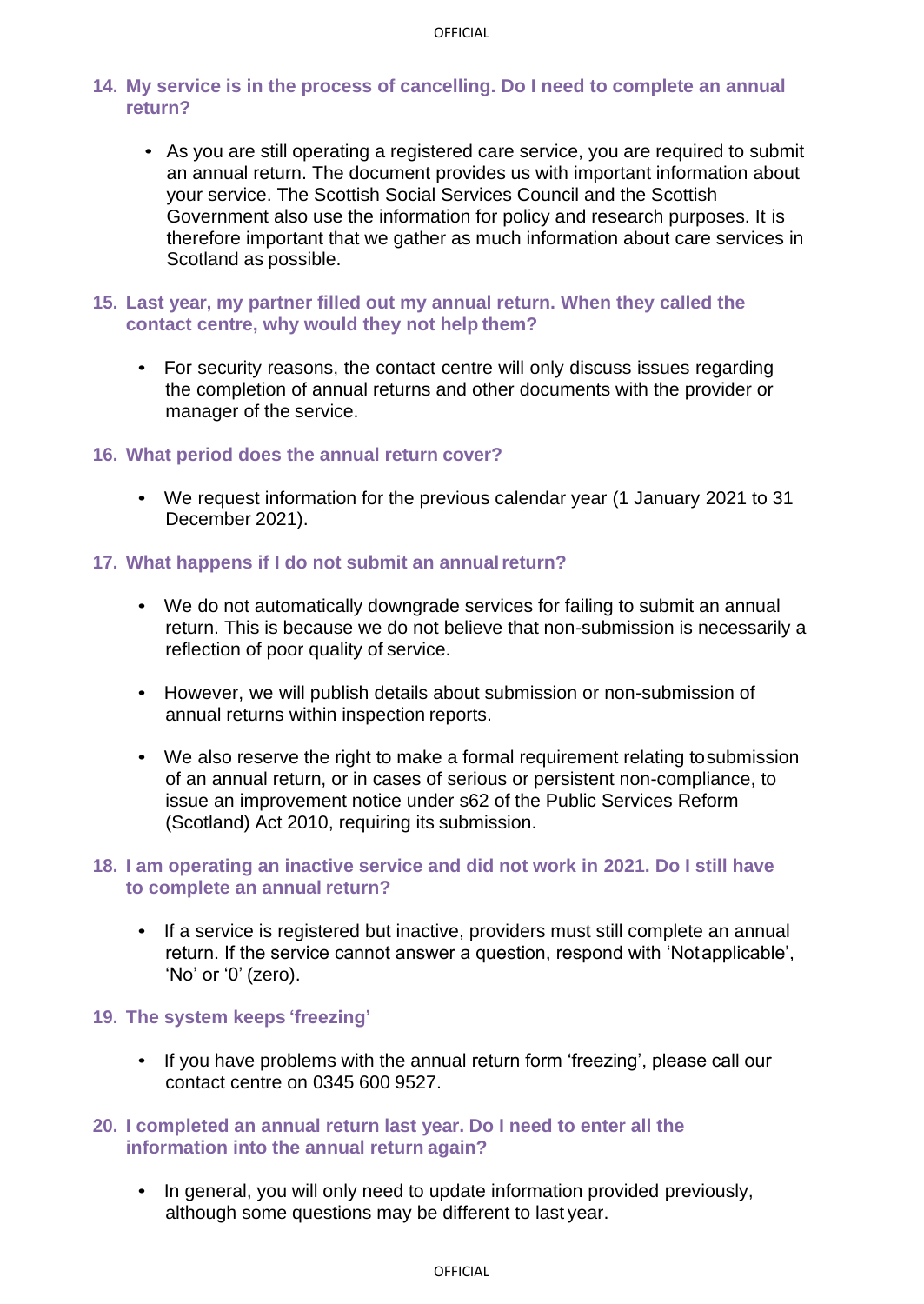# **21. Do I have to complete the annual return 'at one sitting'?**

- You can save information in the annual return and go back to specific sections of the form at any time before you finally submit the form.
- A copy of the completed online annual return may be saved on your computer and can be printed.

#### **22. I am having problems saving information**

• Please call our contact centre on 0345 600 9527.

#### **23. I have made a mistake in my annual return. Can I have it corrected?**

- A service that has made a mistake in their annual return or wants to change information in it can request release of the form by calling our contact centre on 0345 600 9527. The care service provider must resubmit the form by 20 March 2022.
- We will not accept requests for release of annual returns made after 20 March 2022.

#### **24. I have logged a call with the contact centre but have not received a response.**

- Our contact centre will return your call. If we are receiving a high number of calls, there could be a delay in returning your call at these times. We apologise if this happens and will do our best to contact you as quickly as possible.
- Our contact centre is available to deal with any problems throughout the submission period. They will try to help where possible but may need to refer you to the inspector responsible for your service if the question relates to specific advice about the way your service operates.

#### **25. I provide a combined housing support service and care at home service and cannot find my annual return.**

• The electronic annual return is only available under one of the services. This should be the housing support service. A message will appear on the screen asking the care service provider to log in to the service that has the electronic annual return underneath it – that will be the housing support service.

#### **26. I would like to give more than one person access to my annual returns so they can help complete the document. Can I arrange this?**

- Providers can set up a maximum of 10 additional users for each care service. You might find this useful where different people in your organisation have special knowledge of certain areas, such as staffing.
- Note that only one user can work on a page of an annual return. If another user tries to input data into that page, the data will not be saved.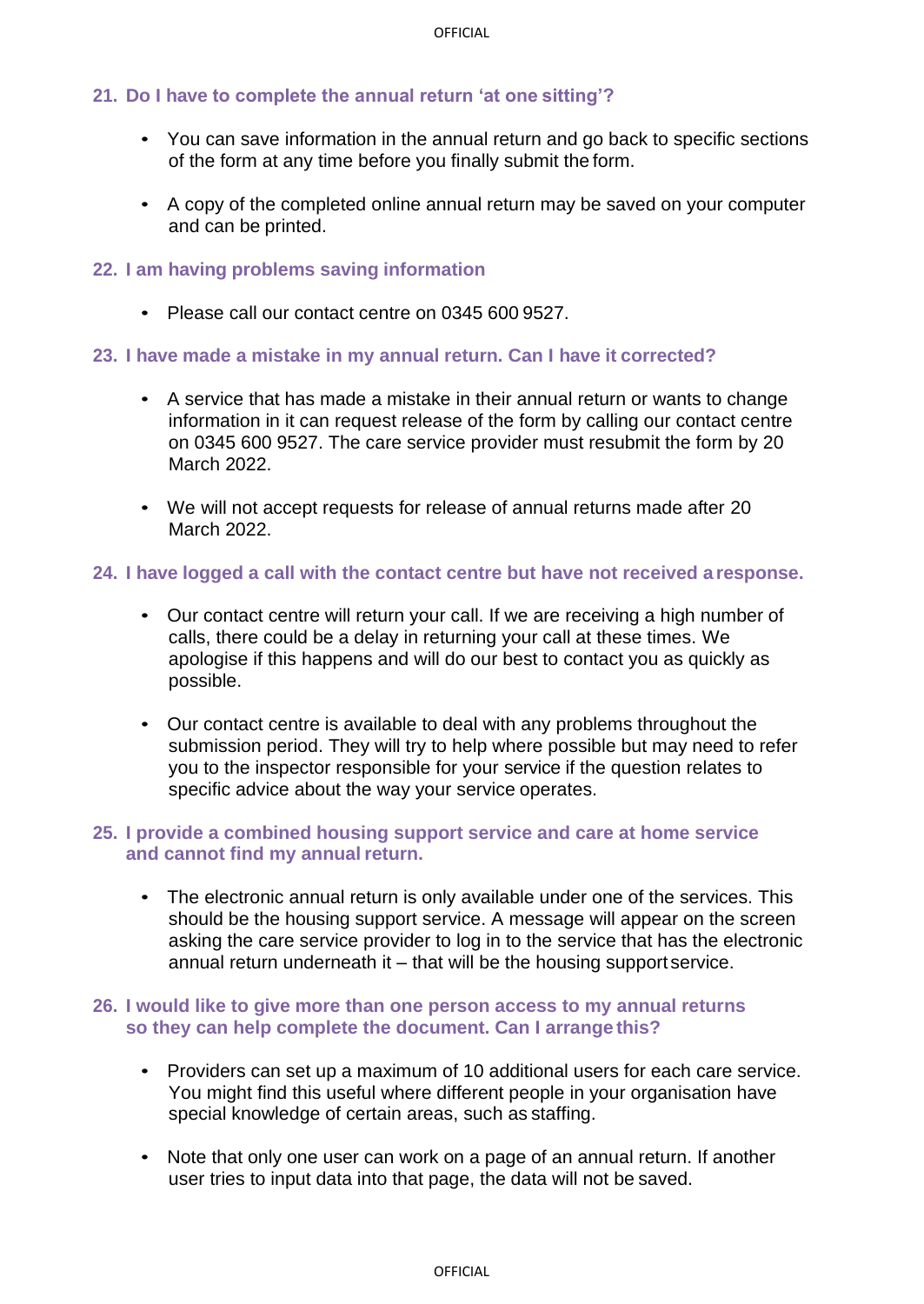- It is not possible for care service providers to access all their services using one username and password unless a corporate login facility has been setup.
- If you need help to set up additional users, please call our contact centre on 0345 600 9527.
- If you need a username and password for a new manager or contact person, call our contact centre on 0345 600 9527.
- Where you use the eForms facility to allow access to your account by more than one user, please make sure that a main account holder is identified (such as the service provider or manager) and that they log into the eForms system using the main eForms account for the service. When logging in, the main account holder should enter the service's CS number (which is the registration number) into the username box and use the password that they have allocated to that username. All account holders need to enter a valid email address to make sure that they receive messages from us. If they want to change or update their email address, this can be done at any time by clicking on 'Change Email Address' from the menu option after logging in.
- The main account holder should always use their main accountlog-in.
- If you have any problems logging into the eForms system or completing the annual return, you can call our contact centre on 0345 600 9527. Our staff will be happy to help you.
- **27. I have more than one service but the information in each of their annual returns will be the same. Can I submit one annual return to cover all of the services?**
	- No, you must submit an annual return for each service, unless the services are linked as a combined housing support and care at home service. We register each service separately and must collect information for all services.
- **28. How do I enter or change the information in the following sections of the annual return?**
	- Staff details
	- Volunteers
	- Students/Trainees
	- Adoption Panel
	- Adoption (Adoption Service Commissioning)
	- Fostering Panel
	- Fostering (Local Authority Commissioning)
	- Housing Support Services (Teams and Projects)
	- Childminder Details
	- Childminders (Persons Assisting)
	- Childminders (Household Members).

We use the staff details section as an example here, however the same principles apply to each of the above sections.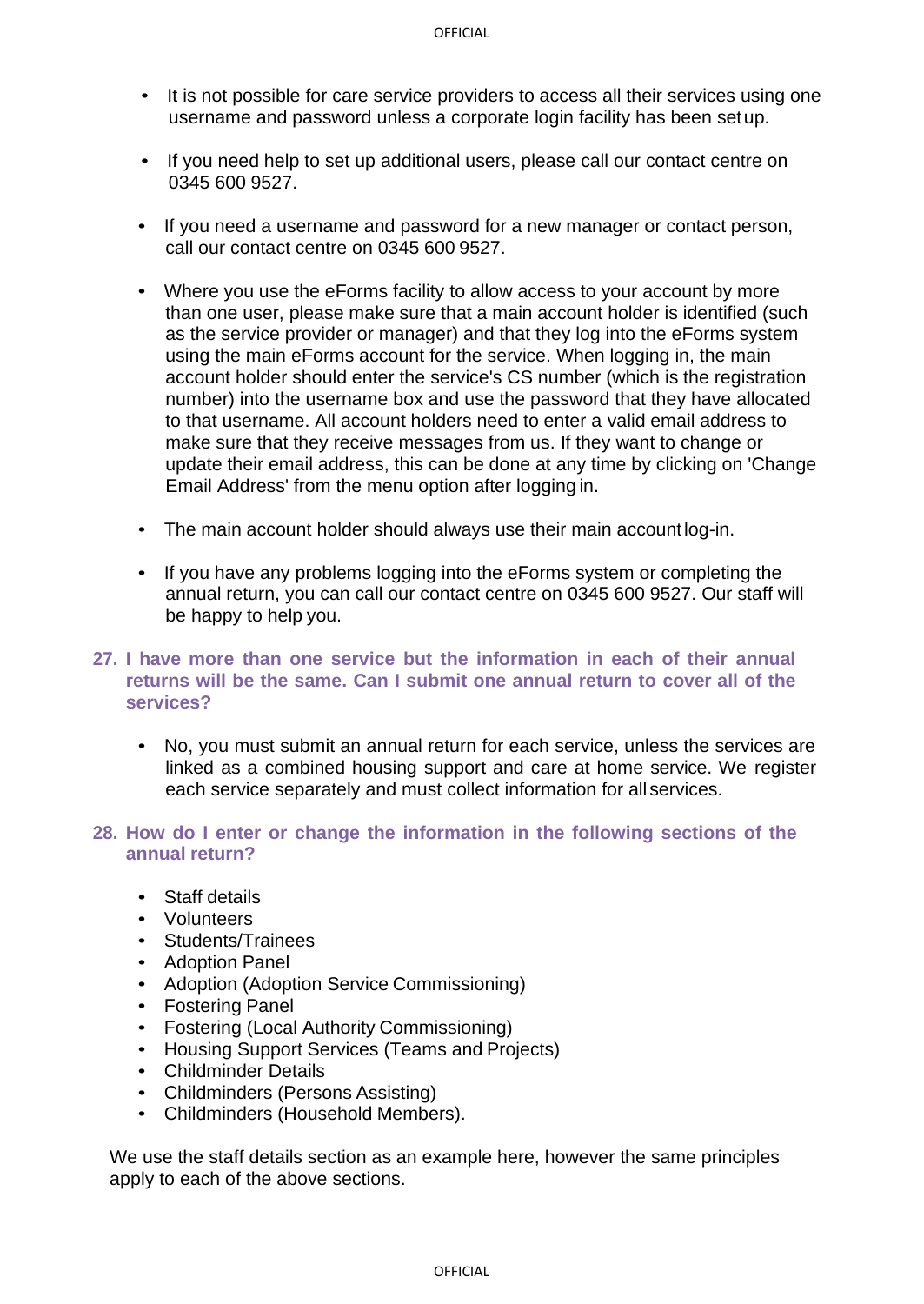#### Click on the 'New' button to enter details for each staff member:

| <b>Staff Surname</b>  | <b>Staff Forename</b> | <b>Created In Error</b> | <b>Emp Start Date Employer</b> Date Left Employment | Delete All |
|-----------------------|-----------------------|-------------------------|-----------------------------------------------------|------------|
|                       |                       |                         |                                                     |            |
| Collins               |                       |                         |                                                     |            |
| Bradbury              |                       |                         |                                                     |            |
| Lowrie                |                       |                         |                                                     |            |
| Mcguinness<br>Stewart |                       |                         |                                                     |            |
|                       |                       |                         |                                                     |            |
|                       |                       |                         |                                                     |            |
|                       |                       |                         |                                                     |            |

Total: 8 records [page 1 of 1]



#### The following screen will be shown:

| <b>Staff Details</b><br>Staff Details $\mathbf{E}$ ><br>Professional Body Registrations E<br>$\rightarrow$ | Staff Qualifications Day Care of Children |                   |                          |
|------------------------------------------------------------------------------------------------------------|-------------------------------------------|-------------------|--------------------------|
| Date left employment                                                                                       | ▦<br>Clear                                |                   |                          |
| Did they have an exit interview?                                                                           |                                           | x<br>$\checkmark$ |                          |
| If you know, where was their next job?                                                                     |                                           | $\check{ }$       | $\overline{\phantom{a}}$ |
| Exit<br>Save Page                                                                                          |                                           | Previous Page     | Next Page                |

You must enter details under each of the sections. You can access these by clicking on the 'Next Details Page' button at the bottom of the screen:

If you need to move back to an earlier section, click on the 'Previous Details Page' button:

|  | $ -$<br>Save Page<br>Exit |  | Previous Page<br>⊶ | Next Page<br><b><i><u>PEAL</u></i></b> |
|--|---------------------------|--|--------------------|----------------------------------------|
|--|---------------------------|--|--------------------|----------------------------------------|

On completing a staff member's details, click on the 'Save Page' button at the bottom of the screen:

| Previous Details Page<br><b>Next Details Page</b><br>Save Page<br>:XII |
|------------------------------------------------------------------------|
|------------------------------------------------------------------------|

This will save the record.

To return to the main 'Staff Details' page, click on the 'Exit' button:

| Previous Details Page |
|-----------------------|
|-----------------------|

#### **Note - if you use the 'Exit' button, before saving the document, you will delete all new data entered in that record.**

Where you need to leave a staff member's details partially completed you may save the incomplete record and return to this later.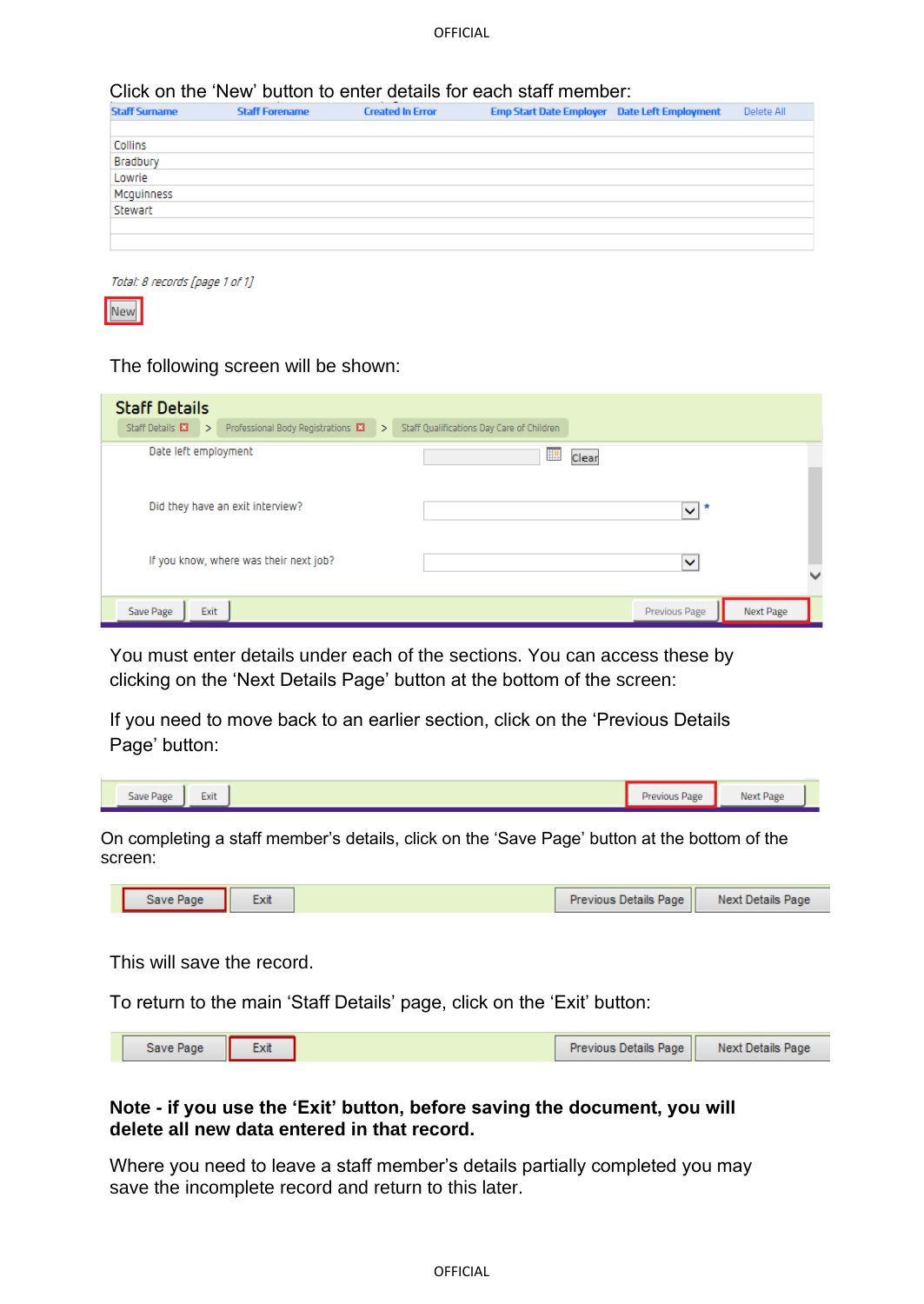On clicking the 'Exit' button, the main 'Staff Details' page will show a list of the staff members details entered so far:

| <b>Staff Surname</b> | <b>Staff Forename</b> | <b>Created In Error</b> | <b>Emp Start Date Employer Date Left Employment</b> | Delete All   |
|----------------------|-----------------------|-------------------------|-----------------------------------------------------|--------------|
| Dante                |                       |                         |                                                     | ✓            |
| Dignan               |                       |                         |                                                     | $\checkmark$ |
| Mudie                |                       |                         |                                                     | v            |
| <b>Smith</b>         |                       |                         |                                                     | ✓            |
|                      |                       |                         |                                                     |              |

Total: 4 records [page 1 of 1]

New

To add another staff member's details, click on the 'New' button. At this point, however, you can also move to another section of the annual return.

If you want to check or change details in any of the saved records, you can access them by clicking the appropriate name.

If you wish to remove a record (for example if you have accidentally created a duplicate record) then you should open the record, clear any fields that you have entered data in to and check the box for 'Tick ONLY if this record has been created in error' as shown below.

| <b>Staff Details</b><br>Staff Details E3<br>Professional Body Registrations $\Box$ > Staff Qualifications Day Care of Children<br>$\rightarrow$                                                         |                      |              |
|---------------------------------------------------------------------------------------------------------------------------------------------------------------------------------------------------------|----------------------|--------------|
| Staff Initials:                                                                                                                                                                                         |                      | Λ            |
| Staff Surname:                                                                                                                                                                                          | Example              | $\pmb{\ast}$ |
| Staff Forename:                                                                                                                                                                                         | Record               | κ            |
| You must select something from this drop down list                                                                                                                                                      |                      |              |
| Gender:                                                                                                                                                                                                 |                      | $\vee$ *     |
| You must select a date                                                                                                                                                                                  |                      |              |
| Date of birth:<br>If not known, please enter 01/01/1925<br>If the employee has given a partial date of birth, please<br>give the year and default to the first of the month or<br>the first of January. | 靈<br>$Clear^{\star}$ | 3            |
| Tick ONLY if this record has been created in error                                                                                                                                                      | V Yes                |              |
| You must select a date                                                                                                                                                                                  |                      |              |
| Date their employment started with you:                                                                                                                                                                 | 驧<br>Clear           |              |

The record will not be visible to the Care Inspectorate once your annual return is submitted.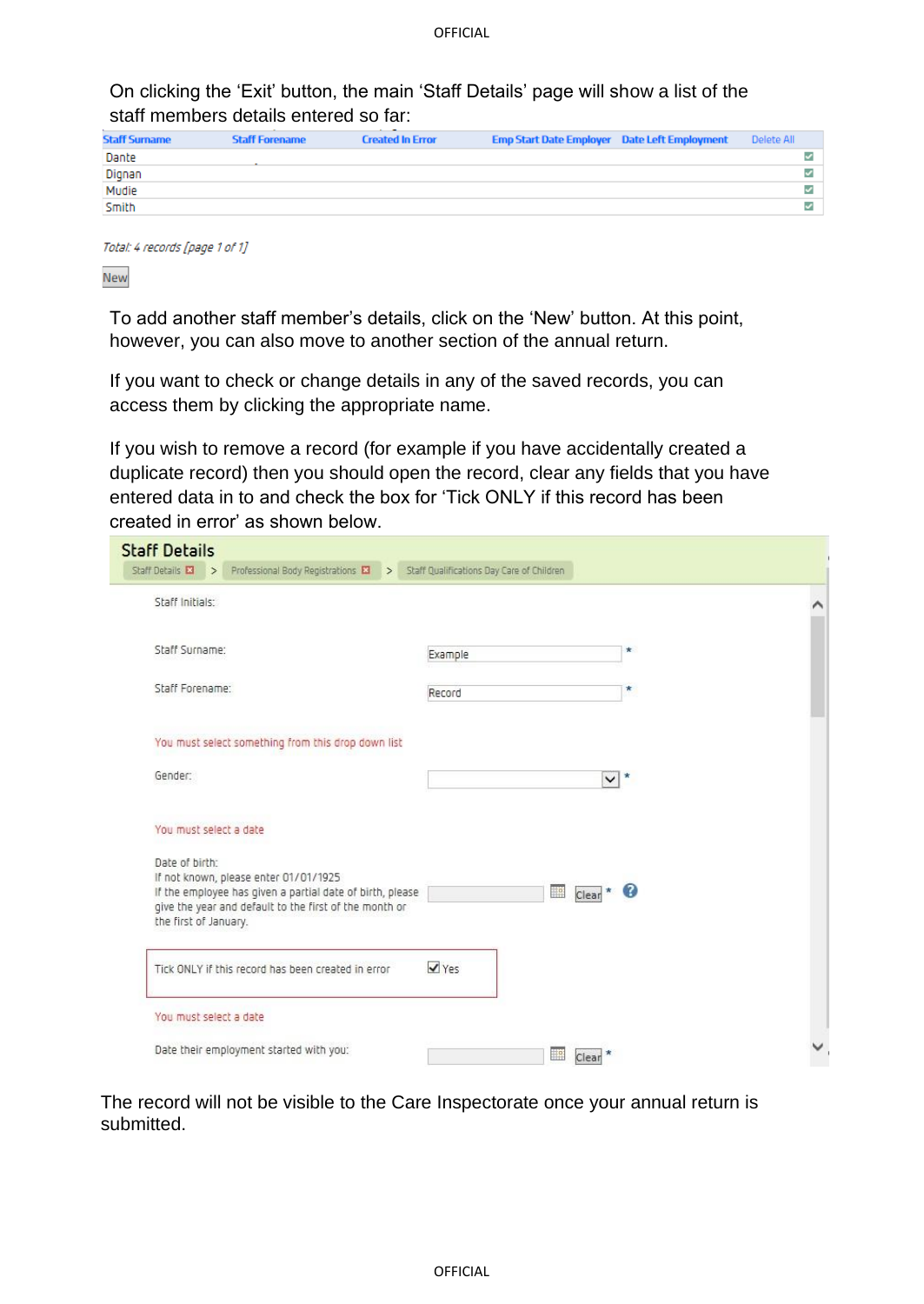**OFFICIAL** 

#### **CREATED IN ERROR**

If you have created a staff record in error, for example, if you have created a duplicate record or entered information on the wrong person, please tick the checkbox at the top of the staff details page for that record. We will then exclude that record.

|                      |                       | ___                     |                                                                   |                |
|----------------------|-----------------------|-------------------------|-------------------------------------------------------------------|----------------|
| <b>Staff Surname</b> | <b>Staff Forename</b> | <b>Created In Error</b> | <b>STATISTICS</b><br>Emp Start Date Employer Date Left Employment | Delete All.    |
| Dante                | Mary                  |                         | 15-09-2008                                                        | z              |
| Dignan               | Ryan                  |                         | 15-04-2013                                                        | s.             |
| Mudie                | Blair                 |                         | 02-03-2015                                                        | v              |
| Smith                | Stephanie             |                         | 07-09-2015                                                        | J.             |
| Example              | Record                | $\checkmark$            |                                                                   | $\pmb{\times}$ |
|                      |                       |                         |                                                                   |                |

Total: 5 records [page 1 of 1]

New

Please remember to enter details of staff members who have left the service during the year and to complete the 'Date left employment' field for each of them.

#### **Information about staff, volunteers etc. must be entered into the annual returns document. We no longer accept attachments.**

Whilst we realise that this can create a lot of work for some service providers, it is essential that we receive this information in the correct format, because of its direct importance to our regulatory work. Some of the information is also passed to the Scottish Social Services Council and the Scottish Government to assist in the development of policy and practice within the health and social care sector.

#### **29. How do I know that you have received the annual return?**

• When you submit an annual return, you will receive an email confirming we have received it.

#### **30. Who uses the data in the annualreturn?**

- The annual returns contain details of who uses the information in specific sections of the form. We use the information, but the Scottish Social Services Council and the Scottish Government also need particular pieces of information to inform policy and practice. By sharing the information, we collect with these other organisations, we are cutting down the number of requests service providers might get from different organisations for the same information.
- The Scottish Government and the Scottish Social Services Council are particularly interested in collecting details relating to people working in social services through the Core Minimum Dataset. The Core Minimum Dataset is a set of standard data items that allows national analysis, comparison and benchmarking. They look at issues such as:
	- future planning for the social services workforce
	- the diversity of the workforce
	- the impact of 'family friendly' policies on the workforce.

If you would like more information on the Core Minimum Dataset, go to the Scottish Government website: [www.scotland.gov.uk.](http://www.scotland.gov.uk/)

Some local authorities are beginning to use information from our annual returns to reduce their requests for information from the independent care sector.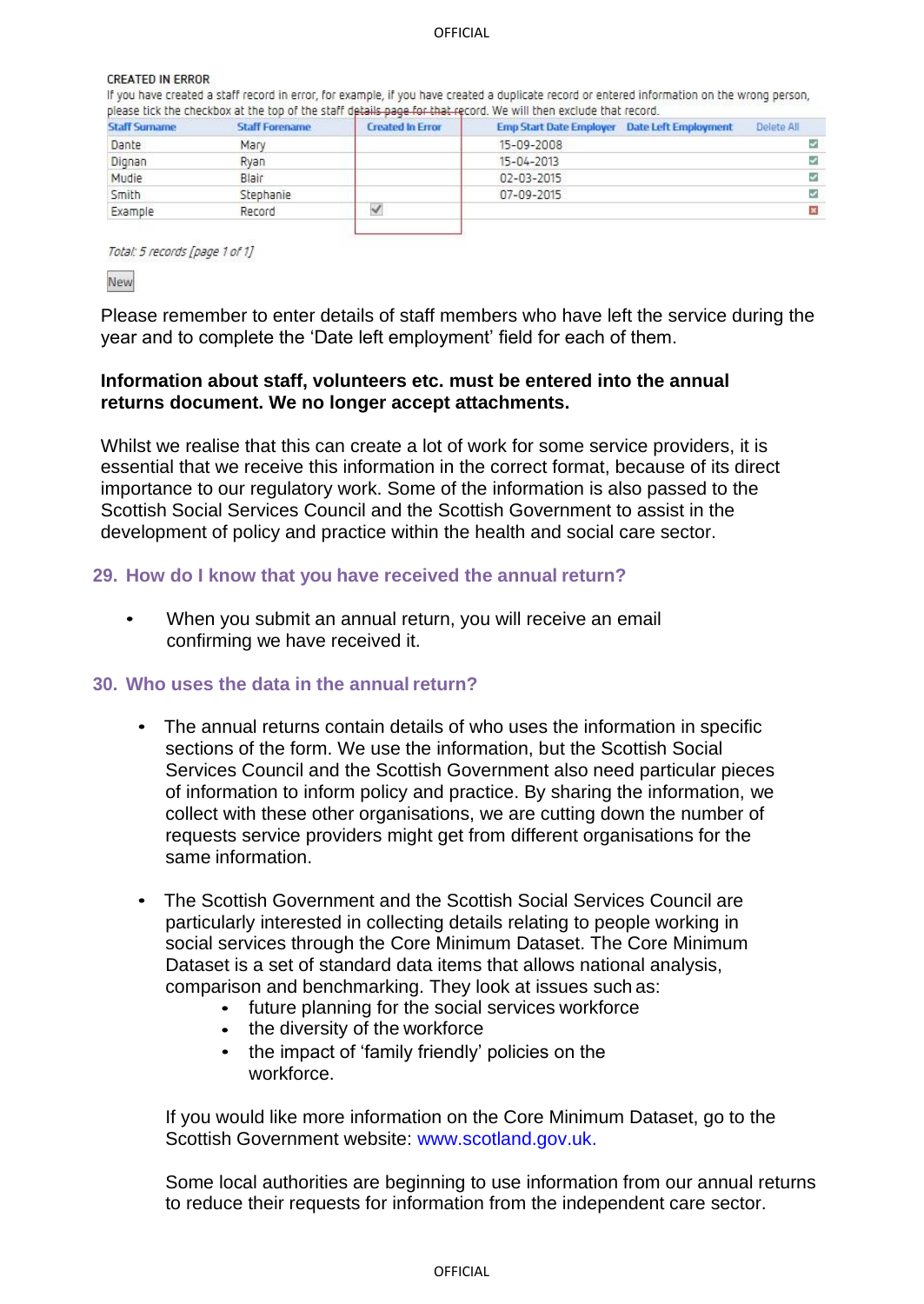They may ask you for a copy of your annual return. We hope to share more information with local authorities in future to reduce the number of requests you get for the same information.

We respect the privacy of individuals and will only use personal information fairly and lawfully. To find out how we handle personal information please read the Privacy Notice on our **[website](http://www.careinspectorate.com/index.php/core-privacy-notice)**.

#### **31. Is the online eForms system only used for submitting annualreturns?**

The eForms system is also used to:

- Submit and update self-assessment forms. Once submitted, electronic selfassessments only need to be updated as the information is automatically transferred to the new form.
- Notify us of events such as accidents andincidents.
- Read your draft inspection report and return your error response form and action plan.

# **If you are still experiencing problems or have a question after reading the frequently asked questions, please contact us.**

- by phone: 0345 600 9527 (Open Monday to Friday, 09:00 to 16:00)
- by email: [enquiries@careinspectorate.gov.scot](mailto:enquiries@careinspectorate.gov.scot)

You can also contact us with any comments or complaints you may have about the annual returns by calling the above number or writing to us at:

The Care Inspectorate Contact Centre Compass House 11 Riverside Drive Dundee DD1 4NY